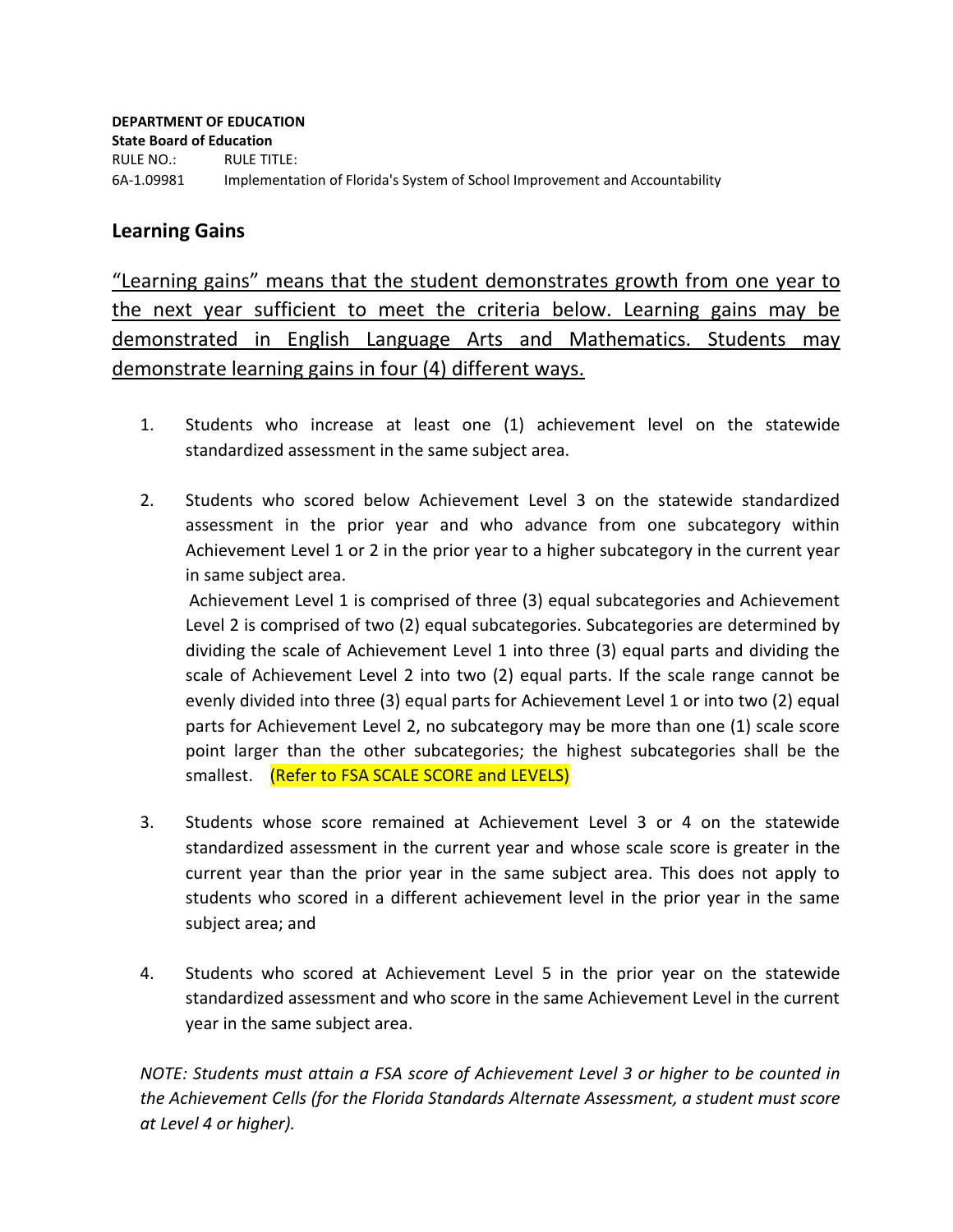| <b>ELA</b> | Level 1 |         |         | Level 2 |         | Level 3 | Level 4 | Level 5 |
|------------|---------|---------|---------|---------|---------|---------|---------|---------|
| Assessment | Low     | Middle  | High    | Low     | High    |         |         |         |
| Grade 3    | 240-254 | 255-269 | 270-284 | 285-292 | 293-299 | 300-314 | 315-329 | 330-360 |
| Grade 4    | 251-266 | 267-281 | 282-296 | 297-303 | 304-310 | 311-324 | 325-339 | 340-372 |
| Grade 5    | 257-272 | 273-288 | 289-303 | 304-312 | 313-320 | 321-335 | 336-351 | 352-385 |
| Grade 6    | 259-275 | 276-292 | 293-308 | 309-317 | 318-325 | 326-338 | 339-355 | 356-391 |
| Grade 7    | 267-283 | 284-300 | 301-317 | 318-325 | 326-332 | 333-345 | 346-359 | 360-397 |
| Grade 8    | 274-289 | 290-305 | 306-321 | 322-329 | 330-336 | 337-351 | 352-365 | 366-403 |
| Grade 9    | 276-293 | 294-310 | 311-327 | 328-335 | 336-342 | 343-354 | 355-369 | 370-407 |
| Grade 10   | 284-300 | 301-317 | 318-333 | 334-341 | 342-349 | 350-361 | 362-377 | 378-412 |

#### **FSA SCALE SCORES and LEVELS**

| <b>MATH</b> | Level 1    |               |         | Level 2 |         | Level 3 | Level 4 | Level 5 |
|-------------|------------|---------------|---------|---------|---------|---------|---------|---------|
| Assessment  | <b>Low</b> | <b>Middle</b> | High    | Low     | High    |         |         |         |
| Grade 3     | 240-254    | 255-269       | 270-284 | 285-290 | 291-296 | 297-310 | 311-326 | 327-360 |
| Grade 4     | 251-266    | 267-282       | 283-298 | 299-304 | 305-309 | 310-324 | 325-339 | 340-376 |
| Grade 5     | 256-272    | 273-289       | 290-305 | 306-312 | 313-319 | 320-333 | 334-349 | 350-388 |
| Grade 6     | 260-276    | 277-293       | 294-309 | 310-317 | 318-324 | 325-338 | 339-355 | 356-390 |
| Grade 7     | 269-284    | 285-300       | 301-315 | 316-322 | 323-329 | 330-345 | 346-359 | 360-391 |
| Grade 8     | 273-289    | 290-305       | 306-321 | 322-329 | 330-336 | 337-352 | 353-364 | 365-393 |

| <b>EOCs</b> | Level 1 |               |         | Level 2 |         | Level 3 | Level 4 | Level 5 |
|-------------|---------|---------------|---------|---------|---------|---------|---------|---------|
| Assessment  | Low     | <b>Middle</b> | High    | Low     | High    |         |         |         |
| Algebra I   | 425-445 | 446-466       | 467-486 | 487-491 | 492-496 | 497-517 | 518-531 | 532-575 |
| Geometry    | 425-445 | 446-465       | 466-485 | 486-492 | 493-498 | 499-520 | 521-532 | 533-575 |
| Algebra 2   | 425-448 | 449-472       | 473-496 | 497-503 | 504-510 | 511-528 | 529-536 | 537-575 |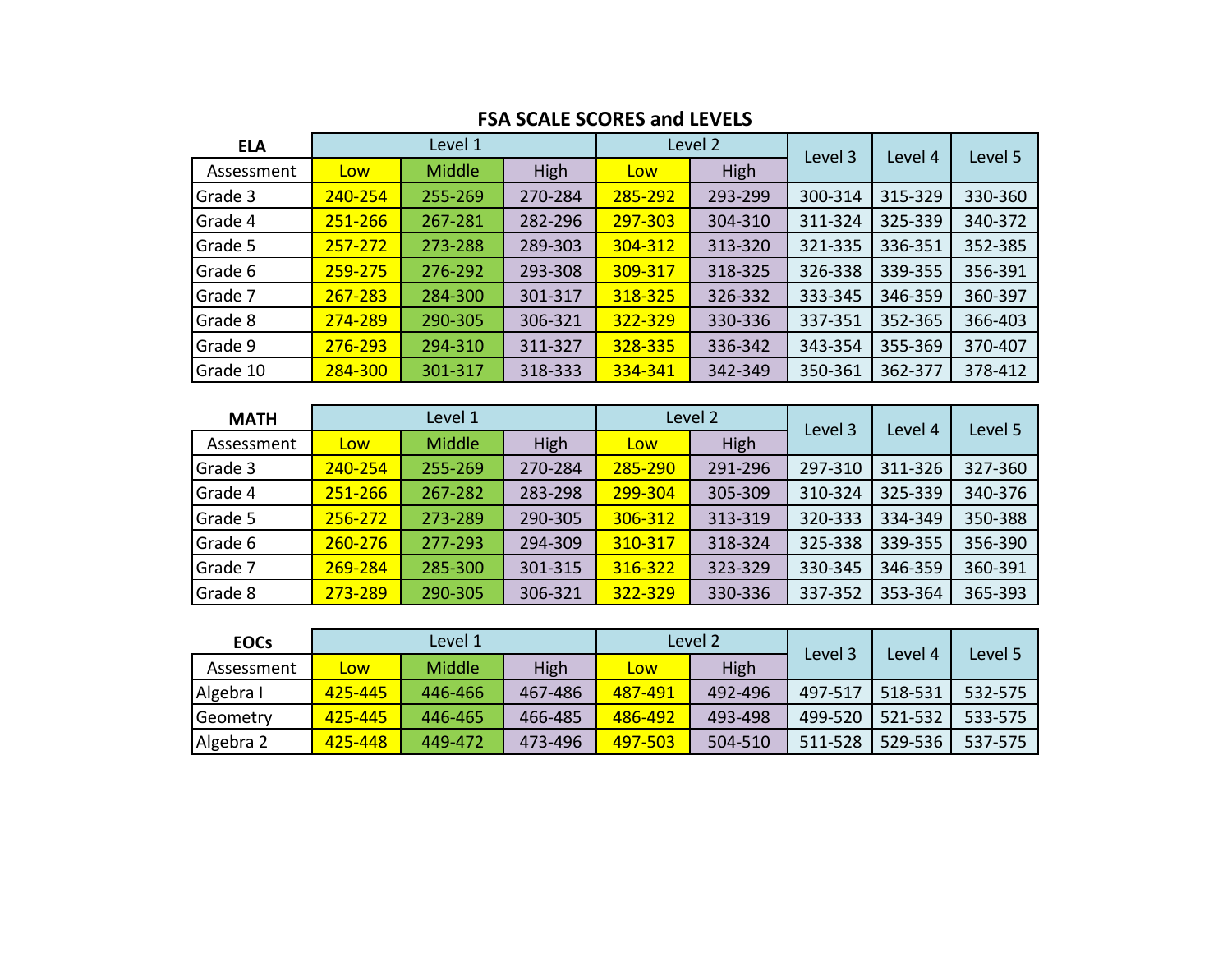# **Learning Gains: Elementary Exploration**

| 1. School Year   Assessment |                   | <b>Grade</b>    |                                   |  |
|-----------------------------|-------------------|-----------------|-----------------------------------|--|
| $15 - 16$                   | <b>FSA-ELA</b>    | $4^{\text{th}}$ | <b>Baseline score: 251 (L1-L)</b> |  |
| $16-17$                     |                   | $5^{\text{th}}$ | Min. score needed for LG?         |  |
|                             |                   |                 | Min. # of points for LG?          |  |
|                             |                   |                 | <b>Achievement Level?</b>         |  |
| 2. School Year              | <b>Assessment</b> | <b>Grade</b>    |                                   |  |
| $15 - 16$                   | <b>FSA-MATH</b>   | 3 <sup>rd</sup> | Baseline score: 284 (L1-H)        |  |
| $16-17$                     |                   | $4^{\text{th}}$ | Min. score needed for LG?         |  |
|                             |                   |                 | Min. # of points for LG?          |  |
|                             |                   |                 | <b>Achievement Level?</b>         |  |
| 3. School Year              | Assessment        | <b>Grade</b>    |                                   |  |
| $15 - 16$                   | <b>FSA-ELA</b>    | 3 <sup>rd</sup> | <b>Baseline score: 329 (L4)</b>   |  |
| $16-17$                     |                   | 4 <sup>th</sup> | Min. score needed for LG?         |  |
|                             |                   |                 | Min. # of points for LG?          |  |
|                             |                   |                 | <b>Achievement Level?</b>         |  |
| 4. School Year   Assessment |                   | Grade           |                                   |  |
| 15-16                       | <b>FSA-MATH</b>   | 4 <sup>th</sup> | <b>Baseline score: 341 (L5)</b>   |  |
| $16-17$                     |                   | 5 <sup>th</sup> | Min. score needed for LG?         |  |
|                             |                   |                 | Min. # of points for LG?          |  |
|                             |                   |                 | <b>Achievement Level?</b>         |  |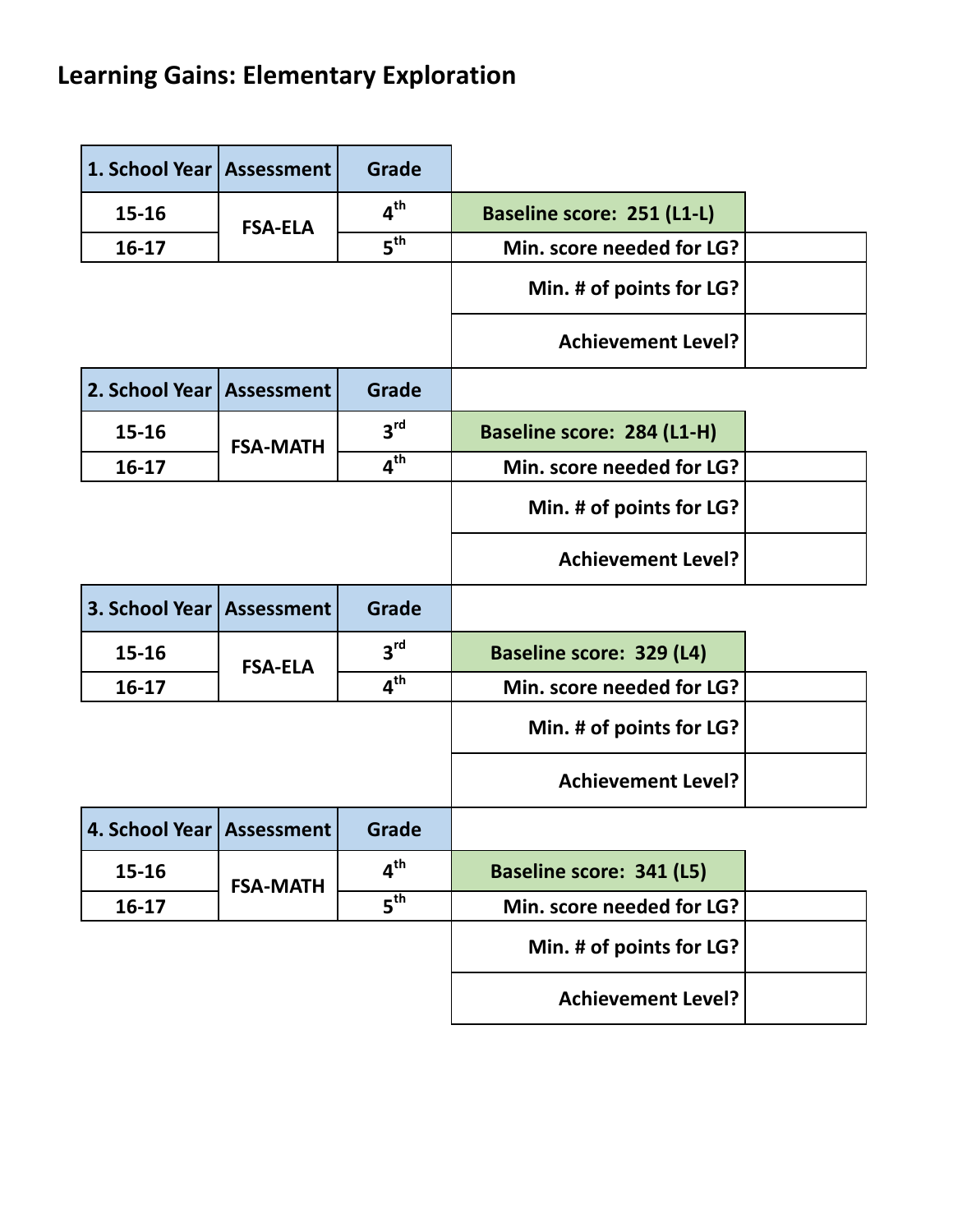## Learning Gains: Elementary Exploration Cont...

| 5. School Year   Assessment |                | <b>Grade</b>    |                                   |  |
|-----------------------------|----------------|-----------------|-----------------------------------|--|
| $15 - 16$                   | <b>FSA-ELA</b> | $4^{\text{th}}$ | <b>Baseline score: 372 (L5)</b>   |  |
| $16 - 17$                   |                | 5 <sup>th</sup> | Min. score needed for LG?         |  |
|                             |                |                 | Min. # of points for LG?          |  |
|                             |                |                 | <b>Achievement Level?</b>         |  |
|                             |                |                 |                                   |  |
| 6. School Year   Assessment |                | <b>Grade</b>    |                                   |  |
| $15 - 16$                   |                | 3 <sup>rd</sup> | <b>Baseline score: 240 (L1-L)</b> |  |
| $16 - 17$                   | <b>FSA-ELA</b> | 3 <sup>rd</sup> | Min. score needed for LG?         |  |
|                             |                |                 | Min. # of points for LG?          |  |

 $\overline{\phantom{a}}$ 

## **Learning Gains: Middle Grades Exploration**

| 7. School Year   Assessment |                 | <b>Grade</b>    |                                   |  |
|-----------------------------|-----------------|-----------------|-----------------------------------|--|
| $15 - 16$                   | <b>FSA-ELA</b>  | 5 <sup>th</sup> | <b>Baseline score: 257 (L1-L)</b> |  |
| $16 - 17$                   |                 | 6 <sup>th</sup> | Min. score needed for LG?         |  |
|                             |                 |                 | Min. # of points for LG?          |  |
|                             |                 |                 | <b>Achievement Level?</b>         |  |
| 8. School Year   Assessment |                 | Grade           |                                   |  |
| $15 - 16$                   | <b>FSA-MATH</b> | 5 <sup>th</sup> | Baseline score: 319 (L2-H)        |  |
| $16 - 17$                   |                 | 6 <sup>th</sup> | Min. score needed for LG?         |  |
|                             |                 |                 | Min. # of points for LG?          |  |
|                             |                 |                 | <b>Achievement Level?</b>         |  |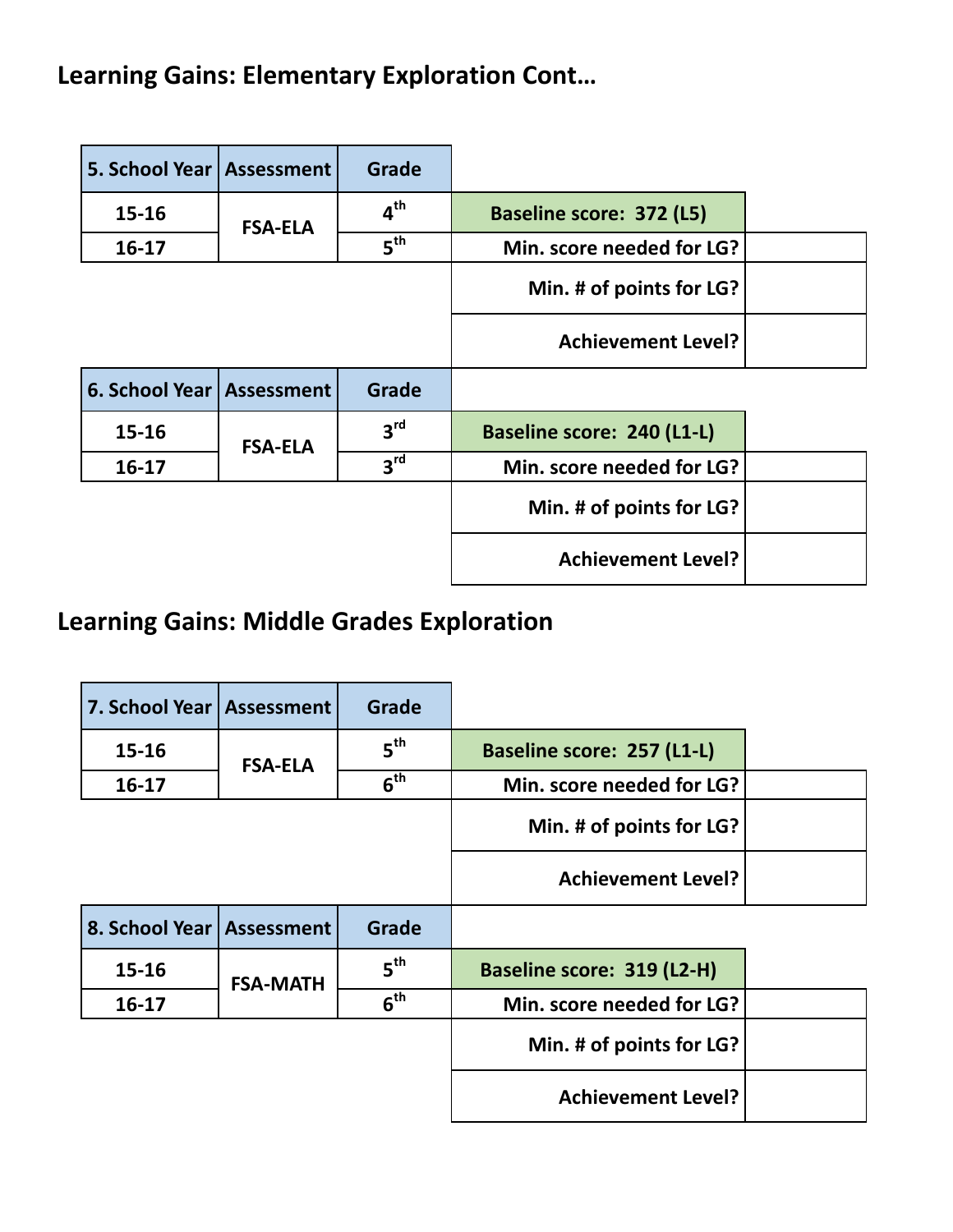# Learning Gains: Middle Grades Exploration Cont...

| 9. School Year  | <b>Assessment</b>    | <b>Grade</b>    |                                 |  |
|-----------------|----------------------|-----------------|---------------------------------|--|
| 15-16           | <b>FSA-ELA</b>       | $6^{\text{th}}$ | <b>Baseline score: 337 (L3)</b> |  |
| 16-17           |                      | 7 <sup>th</sup> | Min. score needed for LG?       |  |
|                 |                      |                 | Min. # of points for LG?        |  |
|                 |                      |                 | <b>Achievement Level?</b>       |  |
| 10. School Year | <b>Assessment</b>    | <b>Grade</b>    |                                 |  |
| $15 - 16$       | <b>FSA-MATH</b>      | 7 <sup>th</sup> | <b>Baseline score: 367 (L5)</b> |  |
| $16-17$         |                      | 8 <sup>th</sup> | Min. score needed for LG?       |  |
|                 |                      |                 | Min. # of points for LG?        |  |
|                 |                      |                 | <b>Achievement Level?</b>       |  |
| 11. School Year | <b>Assessment</b>    | Grade           |                                 |  |
| $15 - 16$       | <b>FSA-MATH</b>      | 7 <sup>th</sup> | <b>Baseline score: 337 (L3)</b> |  |
| $16-17$         | <b>FSA-ALGEBRA I</b> |                 | Min. score needed for LG?       |  |
|                 |                      |                 | <b>Achievement Level?</b>       |  |
| 12. School Year | <b>Assessment</b>    | <b>Grade</b>    |                                 |  |
| $15 - 16$       | <b>FSA-MATH</b>      | 7 <sup>th</sup> | <b>Baseline score: 367 (L5)</b> |  |
| $16-17$         | <b>FSA-ALGEBRA I</b> |                 | Min. score needed for LG?       |  |
|                 |                      |                 | <b>Achievement Level?</b>       |  |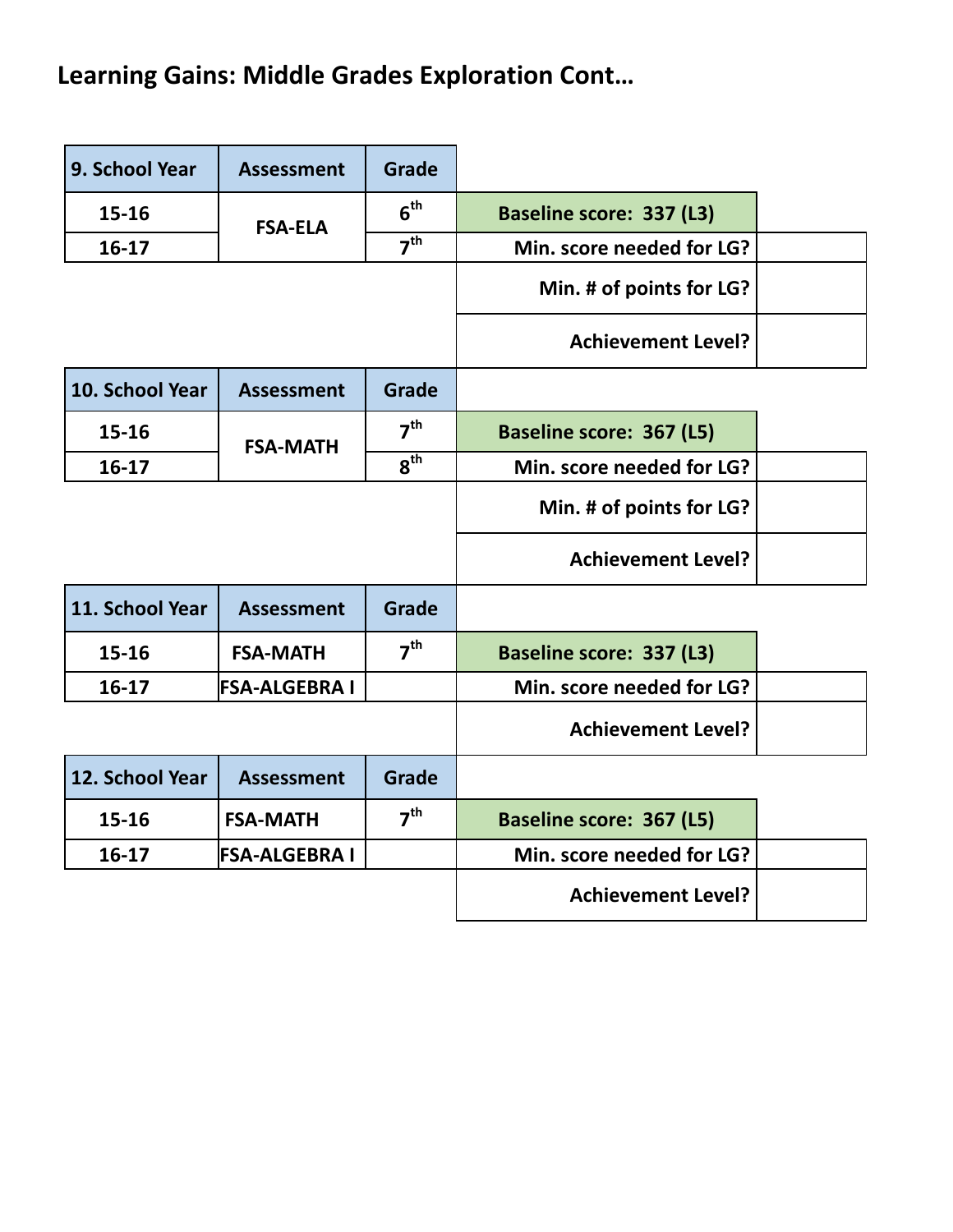# Learning Gains: High School Exploration

| 13. School Year | <b>Assessment</b>    | Grade            |                                 |  |
|-----------------|----------------------|------------------|---------------------------------|--|
| $15 - 16$       | <b>FSA-ELA</b>       | $8^{\text{th}}$  | Baseline score: 274 (L1-L)      |  |
| $16-17$         |                      | $g^{th}$         | Min. score needed for LG?       |  |
|                 |                      |                  | Min. # of points for LG?        |  |
|                 |                      |                  | <b>Achievement Level?</b>       |  |
| 14. School Year | <b>Assessment</b>    | <b>Grade</b>     |                                 |  |
| $15 - 16$       | <b>FSA-ALGEBRA I</b> |                  | Baseline score: 486 (L1-H)      |  |
| $16-17$         | <b>FSA-GEOMETRY</b>  |                  | Min. score needed for LG?       |  |
|                 |                      |                  | Min. # of points for LG?        |  |
|                 |                      |                  | <b>Achievement Level?</b>       |  |
| 15. School Year | <b>Assessment</b>    | <b>Grade</b>     |                                 |  |
| $15 - 16$       | <b>FSA-ELA</b>       | 9 <sup>th</sup>  | <b>Baseline score: 362 (L4)</b> |  |
| $16 - 17$       |                      | $10^{\text{th}}$ | Min. score needed for LG?       |  |
|                 |                      |                  | Min. # of points for LG?        |  |
|                 |                      |                  | <b>Achievement Level?</b>       |  |
| 16. School Year | <b>Assessment</b>    | <b>Grade</b>     |                                 |  |
| 15-16           | <b>FSA-ELA</b>       | $q^{th}$         | <b>Baseline score: 385 (L5)</b> |  |
| $16 - 17$       |                      | $10^{\text{th}}$ | Min. score needed for LG?       |  |
|                 |                      |                  |                                 |  |
|                 |                      |                  | Min. # of points for LG?        |  |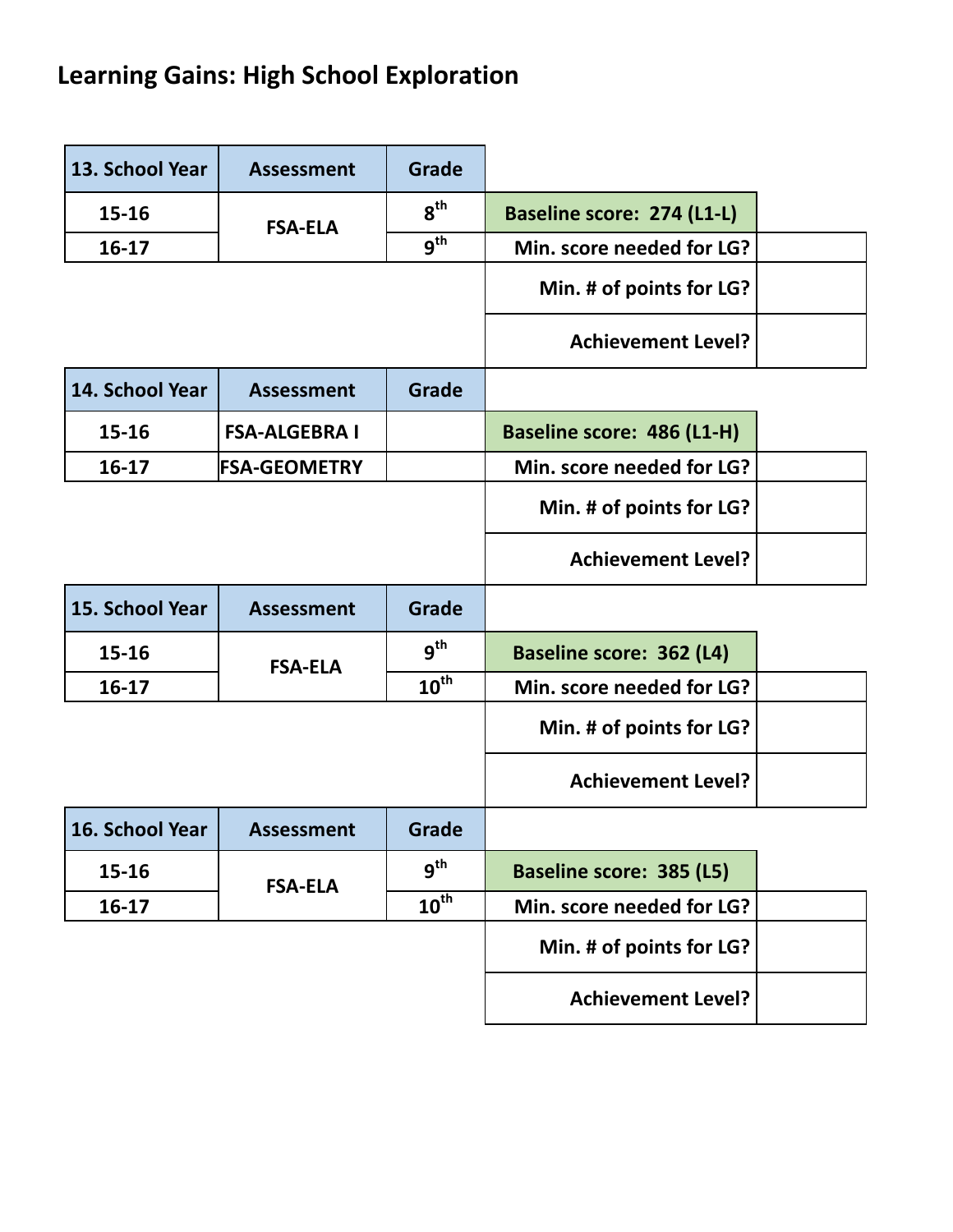## Learning Gains: High School Exploration Cont...

| 17. School Year | <b>Assessment</b> | <b>Grade</b> |                                 |  |
|-----------------|-------------------|--------------|---------------------------------|--|
| $15 - 16$       | <b>FSA-ALG.2</b>  |              | <b>Baseline score: 536 (L4)</b> |  |
| $16 - 17$       | <b>FSA-GEO</b>    |              | Min. score needed for LG?       |  |
|                 |                   |              | <b>Achievement Level?</b>       |  |
|                 |                   |              |                                 |  |
| 18. School Year | <b>Assessment</b> | <b>Grade</b> |                                 |  |
| $15 - 16$       | <b>FSA-ALG.1</b>  |              | <b>Baseline score: 500 (L3)</b> |  |
| $16 - 17$       | <b>FSA-ALG. 2</b> |              | Min. score needed for LG?       |  |

Non-example: WILL NOT QUALIFY FOR A LEARNING GAIN.

| 19. School Year | <b>Assessment</b> | <b>Grade</b> |                            |  |
|-----------------|-------------------|--------------|----------------------------|--|
| $15 - 16$       | <b>FSA-ALG.2</b>  |              | Baseline score: 497 (L2-L) |  |
| $16 - 17$       | <b>FSA-ALG. 1</b> |              | Min. score needed for LG?  |  |
|                 |                   |              | <b>Achievement Level?</b>  |  |
|                 |                   |              |                            |  |
| 20. School Year | <b>Assessment</b> | Grade        |                            |  |
| $15 - 16$       | <b>FSA-ALG.2</b>  |              | Baseline score: 430 (L1-L) |  |
| $16 - 17$       | <b>FSA-ALG. 1</b> |              | Min. score needed for LG?  |  |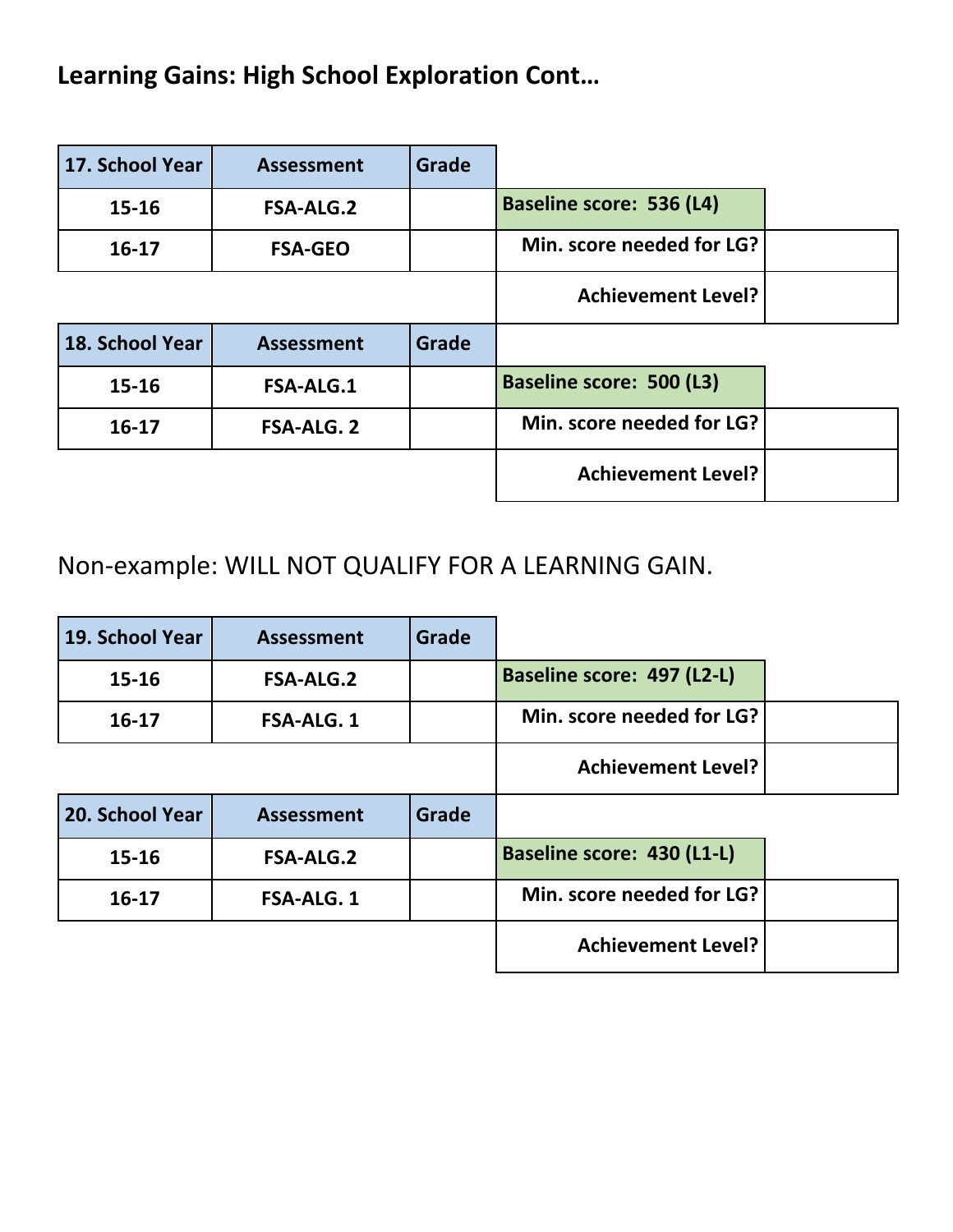### 2016 Florida Standards Assessment (FSA) Test Grade 4 English Language Arts

If this was a cohort of students in your school...

What do you notice? What do you wonder? What action as a leader would you take?

| <b>STU</b> | <b>SY</b> | <b>SN</b> | <b>TGRADE</b>  | <b>SCALESCORE</b> | <b>LEVEL</b>   | LEVEL-<br><b>CODE</b> | <b>MIN</b><br><b>SCORE</b><br>for LG | <b>MIN</b><br><b>Points</b><br>for LG |
|------------|-----------|-----------|----------------|-------------------|----------------|-----------------------|--------------------------------------|---------------------------------------|
| 01         | 15/16     | SN        | $\overline{4}$ | 287               | $\mathbf{1}$   | $L1-H$                | 304                                  | 17                                    |
| 02         | 15/16     | SN        | 4              | 317               | 3              |                       | 321                                  | $\overline{4}$                        |
| 03         | 15/16     | SN        | $\overline{4}$ | 303               | 2 <sup>1</sup> | $L2-L$                | 313                                  | 10                                    |
| 04         | 15/16     | SN        | $\overline{4}$ | 312               | $\overline{3}$ |                       | 321                                  | 9                                     |
| 05         | 15/16     | SN        | 4              | 320               | $\overline{3}$ |                       | 321                                  | $\overline{1}$                        |
| 06         | 15/16     | SN        | 4              | 305               | $\overline{2}$ | $L2-H$                | 321                                  | 16                                    |
| 07         | 15/16     | SN        | 4              | 274               | $\mathbf{1}$   | $L1-M$                | 289                                  | 15                                    |
| 08         | 15/16     | SN        | $\overline{4}$ | 350               | 5              |                       | 352                                  | $\overline{2}$                        |
| 09         | 15/16     | SN        | $\overline{4}$ | 327               | $\overline{4}$ |                       | 336                                  | 9                                     |
| 10         | 15/16     | SN        | 4              | 309               | $\overline{2}$ | $L2-H$                | 321                                  | 12                                    |
| 11         | 15/16     | SN        | $\overline{4}$ | 296               | $\overline{1}$ | $L1-H$                | 304                                  | 8                                     |
| 12         | 15/16     | SN        | $\overline{4}$ | 306               | 2 <sup>1</sup> | $L2-H$                | 321                                  | 15                                    |
| 13         | 15/16     | SN        | $\overline{4}$ | 311               | $\overline{3}$ |                       | 321                                  | 10                                    |
| 14         | 15/16     | SN        | $\overline{4}$ | 261               | $\mathbf{1}$   | $L1-L$                | 273                                  | 12                                    |
| 15         | 15/16     | SN        | $\overline{4}$ | 275               | $\mathbf{1}$   | $L1-M$                | 289                                  | 14                                    |
| 16         | 15/16     | SN        | 4              | 281               | $\mathbf{1}$   | $L1-H$                | 304                                  | 23                                    |
| 17         | 15/16     | SN        | $\overline{4}$ | 302               | $\overline{2}$ | $L2-L$                | 313                                  | 11                                    |
| 18         | 15/16     | SN        | $\overline{4}$ | 264               | $\overline{1}$ | $L1-L$                | 273                                  | $\overline{9}$                        |
| 19         | 15/16     | SN        | 4              | 325               | $\overline{4}$ |                       | 336                                  | 11                                    |
| 20         | 15/16     | SN        | 4              | 288               | $\mathbf{1}$   | $L1-H$                | 304                                  | 16                                    |

### **FSA ELA Scale Scores**

| grade 4 |         |
|---------|---------|
| $L1-L$  | 251-266 |
| L1-M    | 267-281 |
| L1-H    | 282-296 |
| L2-L    | 297-303 |
| L2-H    | 304-310 |
| L3      | 311-324 |
| L4      | 325-339 |
| L5      | 340-372 |

|--|

| $L1-L$ | 257-272 |
|--------|---------|
| L1-M   | 273-288 |
| L1-H   | 289-303 |
| L2-L   | 304-312 |
| $L2-H$ | 313-320 |
| L3     | 321-335 |
| L4     | 336-351 |
| L5     | 352-385 |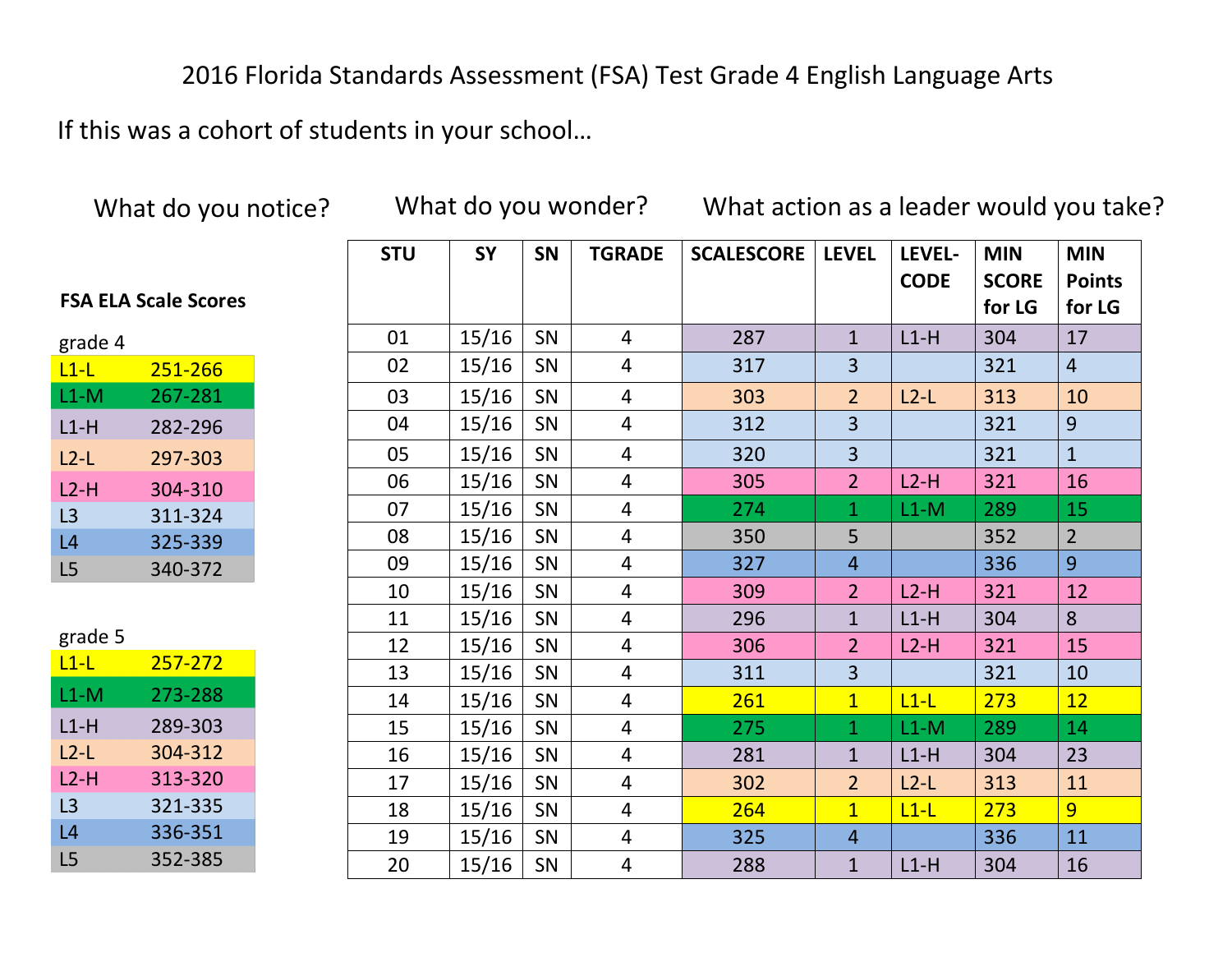2016 Florida Standards Assessment (FSA) Grade 7 Mathematics If this was a cohort of students in your school...

What do you notice? What do you wonder? What action as a leader would you take?

| <b>ile Scores</b> |                |           |           |              |             |              | Scale<br>Score | <b>MIN</b><br><b>POINTS</b> |
|-------------------|----------------|-----------|-----------|--------------|-------------|--------------|----------------|-----------------------------|
| 284               | <b>STU</b>     | <b>SY</b> | <b>SN</b> | <b>GRADE</b> | Scale Score | <b>LEVEL</b> | for LG         | <b>FOR LG</b>               |
| 300               | 1              | 15/16     | SN        | 07           | 312         | $L1-H$       | 322            | 10                          |
| 315               | $\overline{2}$ | 15/16     | SN        | 07           | 302         | $L1-H$       | 322            | 20                          |
| 322               | $\mathfrak{S}$ | 15/16     | SN        | 07           | 336         | L3           | 337            |                             |
| 329               | 4              | 15/16     | SN        | 07           | 356         | L4           | 357            | $\overline{1}$              |
| 345               | 5              | 15/16     | SN        | 07           | 323         | $L2-H$       | 337            | 14                          |
| 359               | $6\phantom{1}$ | 15/16     | SN        | 07           | 348         | L4           | 353            | 5                           |
|                   | $\overline{7}$ | 15/16     | SN        | 07           | 322         | $L2-L$       | 330            | 8                           |
| 391               | 8              | 15/16     | <b>SN</b> | 07           | 354         | L4           | 355            | $\overline{1}$              |
|                   | 9              | 15/16     | SN        | 07           | 347         | L4           | 353            | $6\phantom{1}$              |
|                   | 10             | 15/16     | SN        | 07           | 341         | L3           | 342            | $\overline{1}$              |
| $-289$            | 11             | 15/16     | <b>SN</b> | 07           | 322         | $L2-L$       | 330            | 8                           |
|                   | 12             | 15/16     | <b>SN</b> | 07           | 317         | $L2-L$       | 330            | 13                          |
| $-305$            | 13             | 15/16     | SN        | 07           | 340         | L3           | 341            | $\overline{1}$              |
| 321               | 14             | 15/16     | SN        | 07           | 311         | $L1-H$       | 322            | 11                          |
| 329               | 15             | 15/16     | SN        | 07           | 322         | $L2-L$       | 330            | 8                           |
| 336               | 16             | 15/16     | <b>SN</b> | 07           | 313         | $L1-H$       | 322            | 9                           |
| 352               | 17             | 15/16     | <b>SN</b> | 07           | 327         | $L2-H$       | 337            | 10                          |
| 364               | 18             | 15/16     | SN        | 07           | 318         | $L2-L$       | 330            | 12                          |
| 393               | 19             | 15/16     | <b>SN</b> | 07           | 328         | $L2-H$       | 337            | 9                           |
|                   | 20             | 15/16     | <b>SN</b> | 07           | 348         | L4           | 353            | 5                           |

#### **FSA MATH Sca**

| grade 7 |                |
|---------|----------------|
| $L1-L$  | <u>269-284</u> |
| L1-M    | 285-300        |
| L1-H    | 301-315        |
| $L2-L$  | 316-322        |
| $L2-H$  | 323-329        |
| L3      | 330-345        |
| l 4     | 346-359        |
| L5      | 360-391        |

| Grade8      |                |
|-------------|----------------|
| <u>L1-L</u> | <u>273-289</u> |
| L1-M        | 290-305        |
| L1-H        | 306-321        |
| L2-L        | 322-329        |
| L2-H        | 330-336        |
| L3          | 337-352        |
| L4          | 353-364        |
| L5          | 365-393        |